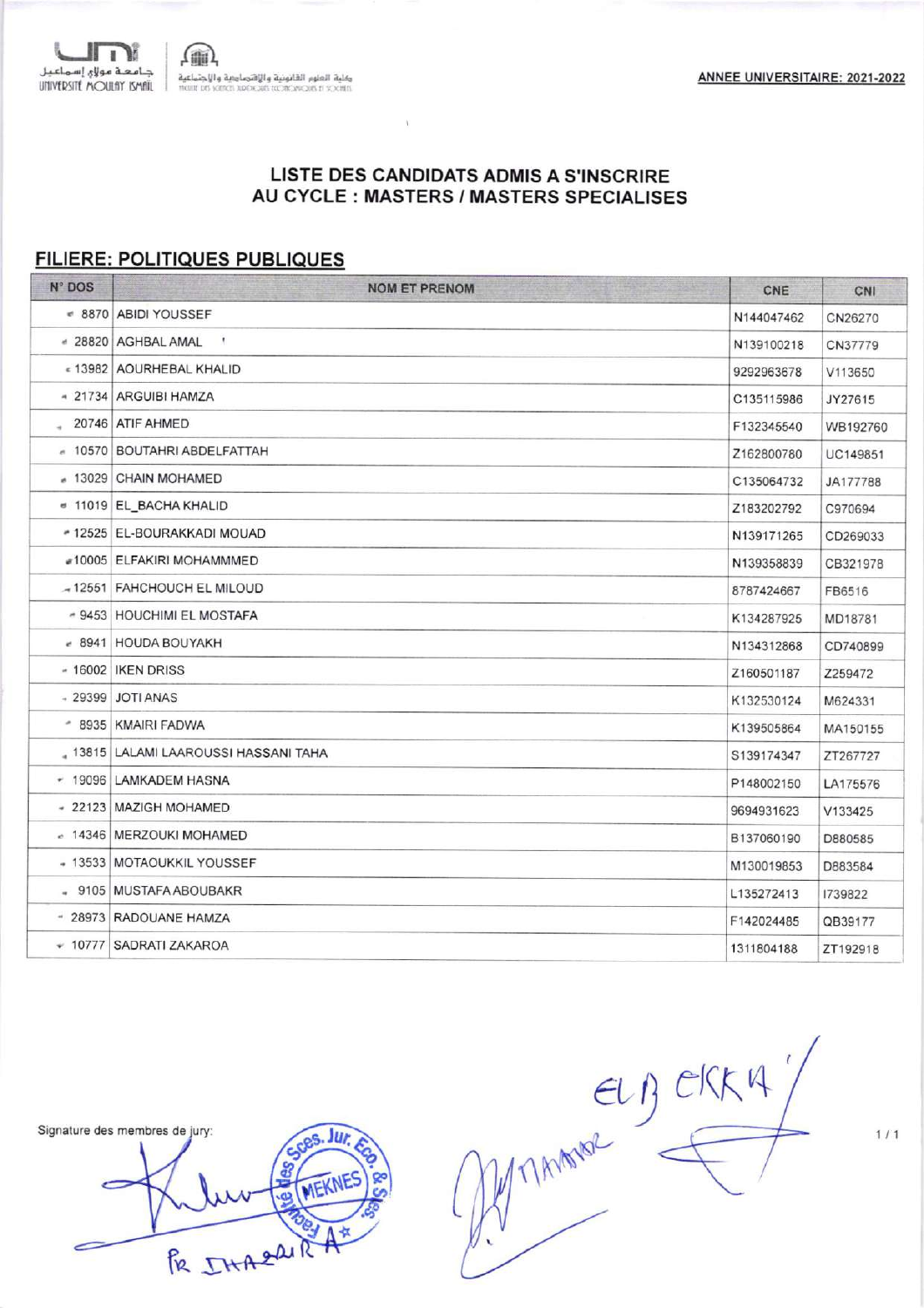

# **LISTE D'ATTENTE** PAR ORDRE DE MERITE

# FILIERE: POLITIQUES PUBLIQUES

| N° DOS    | <b>NOM ET PRENOM</b>           | CNE        | CNI      |
|-----------|--------------------------------|------------|----------|
|           | - 11098 RADOINE HIND           | R140082133 | T286534  |
|           | 23804 BOURISSE SOUFIANE        | R135669496 | BW15072  |
|           | - 15593 ROUWAY MOHAMMED AMINE  | K139493460 | M579644  |
|           | - 28909   MALLAK MOHAMMED      | L131351470 | IB234931 |
|           | $-9445$ OUZAIR IMANE           | 1210627526 | GK131478 |
| $\times$  | 17750 GEHBAL YASSINE           | Z185700417 | W288704  |
| $-19236$  | <b>CHAHBOUNI YOUSSEF</b>       | 1513282485 | QA175602 |
|           | -12062 MOUTAOUKIL ISMAIL       | F130405431 | TA145761 |
|           | . 28938 DAANOUN KAOUTAR        | L135313717 | ID103490 |
|           | * 25952 LEMNIA HICHAM          | 8989627994 | GK18359  |
|           | , 9464 EL GHAZAL SOUHAYLA      | M139508359 | VM12982  |
|           | - 17220 LKOURD HANANE          | R131480568 | T301244  |
| .22387    | MOUSTANSIR ABDERRAZAK          | L134348362 | ID93684  |
|           | * 9204 EL HALOUI HAKIMA        | 1414972385 | DA33518  |
|           | - 8851 AHMED EL YANDOUZI       | 8989761500 | Z159148  |
|           | - 9265 CHEBAB MOHAMED          | M135379850 | DO54375  |
| 12236     | <b>JADDAL RACHID</b>           | Z181900004 | BH404123 |
| $* 16547$ | <b>BOURKHIS MUSTAPHA</b>       | 2321879048 | FL55164  |
|           | - 12430 RHALLAY MOHAMED        | M130176519 | UA117200 |
|           | 39058 ANBAR IBRAHIM            | S138383499 | Z628150  |
|           | * 24586 DARI NOUHAILA          | R130046401 | BH623552 |
|           | - 14177 ELBOUHADDAOUI ABDELLAH | M130099012 | V336222  |
|           | * 9915 BOUSALEH HAMZA          | M133525359 | VM9946   |
|           | - 20660 BEN RAMDAN IMAD        | 1310802347 | Z479263  |
|           | - 31267 EL HAMRITI MARYEM      | 1410748932 | CD282967 |
|           | * 19519 ELBADRY SAID           | S130325136 | ZT137883 |
|           | - 31037 KOUSKOUS ELMEHDI       | J136247361 | AD288618 |
|           | * 27876 BOUKRER ASMAE          | H143038834 | F642783  |
|           | * 8943 ELMOUNZIL CHAIMA        | R134575763 | BB184121 |
|           |                                |            |          |

Signature des membres de jury: **M** ME PR INTAZAIL

**MAMAR** 

 $1/2$